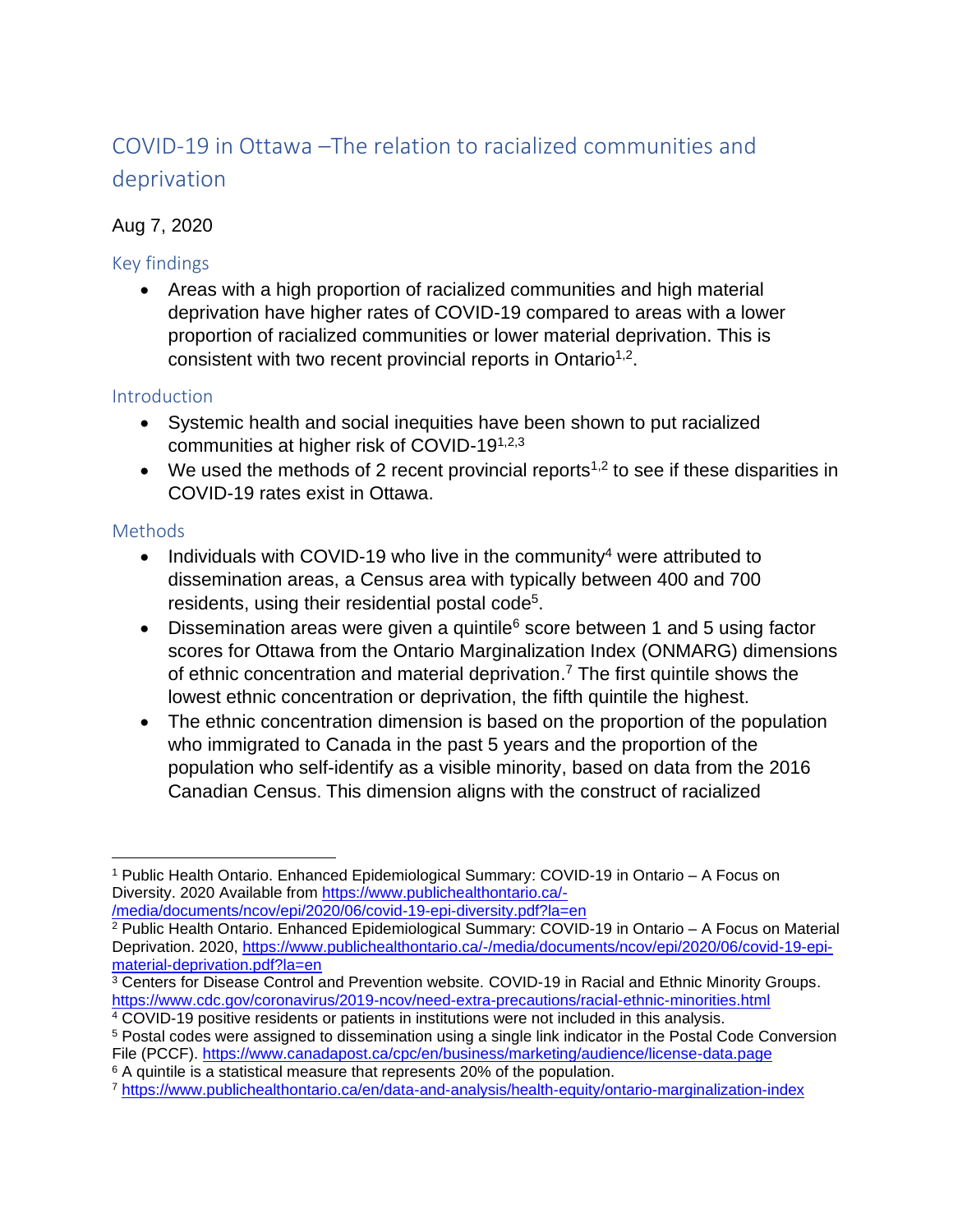communities, a term we use in this report to be consistent with the City of Ottawa's Equity and Inclusion Lens<sup>8</sup>.

- The ONMARG dimension of material deprivation is closely connected to poverty and uses these indicators:
	- $\circ$  Proportion of the population aged 20 years and older without a highschool diploma;
	- o Proportion of families who are lone parent families;
	- o Proportion of total income from government transfer payments for the population aged 15 years and older;
	- o Proportion of the population aged 15 years and older who are unemployed;
	- o Proportion of the population considered low-income; and
	- o Proportion of households living in dwellings that need major repair.
- Age-standardized COVID-19 rates<sup>9</sup> were calculated for each quintile. These rates were calculated using the most recent Ottawa population data, the 2016 Census, then standardized using the 2011 Canadian population and 3 age groups: under 45, 45-59 and 60 and older. Three groups were used to allow an acceptable number of cases per age group by quintile.

# Findings

At the time of analysis, 1,863 people were eligible to be included<sup>10</sup>. A total of 28 people had postal codes that did not match dissemination areas and couldn't be included  $(1.5\%)$ .

The age adjusted rates for Ethnic Concentration Quintile 5 (295 COVID-19 cases per 100,000 population) is over twice that of Ethnic Concentration Quintile 1 (141 COVID-19 cases per 100,000) [\(Figure](#page-2-0) *1*). Similarly, the age adjusted rates for Material Deprivation Quintile 5 (330 COVID-19 cases per 100,000 population) is over twice that of Material Deprivation Quintile 1 (137 COVID-19 cases per 100,000 population)[\(Figure](#page-3-0) *2*).

<sup>8</sup> City of Ottawa website. Statistics and Economic Profile. [https://ottawa.ca/en/city-hall/get-know-your](https://ottawa.ca/en/city-hall/get-know-your-city/statistics-and-economic-profile#equity-and-inclusion-lens)[city/statistics-and-economic-profile#equity-and-inclusion-lens](https://ottawa.ca/en/city-hall/get-know-your-city/statistics-and-economic-profile#equity-and-inclusion-lens)

<sup>&</sup>lt;sup>9</sup> Age standardization accounts for differences in the age structure between areas whose rates are being compared.

<sup>&</sup>lt;sup>10</sup> Eligible people included COVID-19 positive Ottawa residents with a valid postal code who were not residents or patients in institutional COVID-19 outbreaks. Data were obtained from the COVID Ottawa Database (COD) on Aug 1, 2020.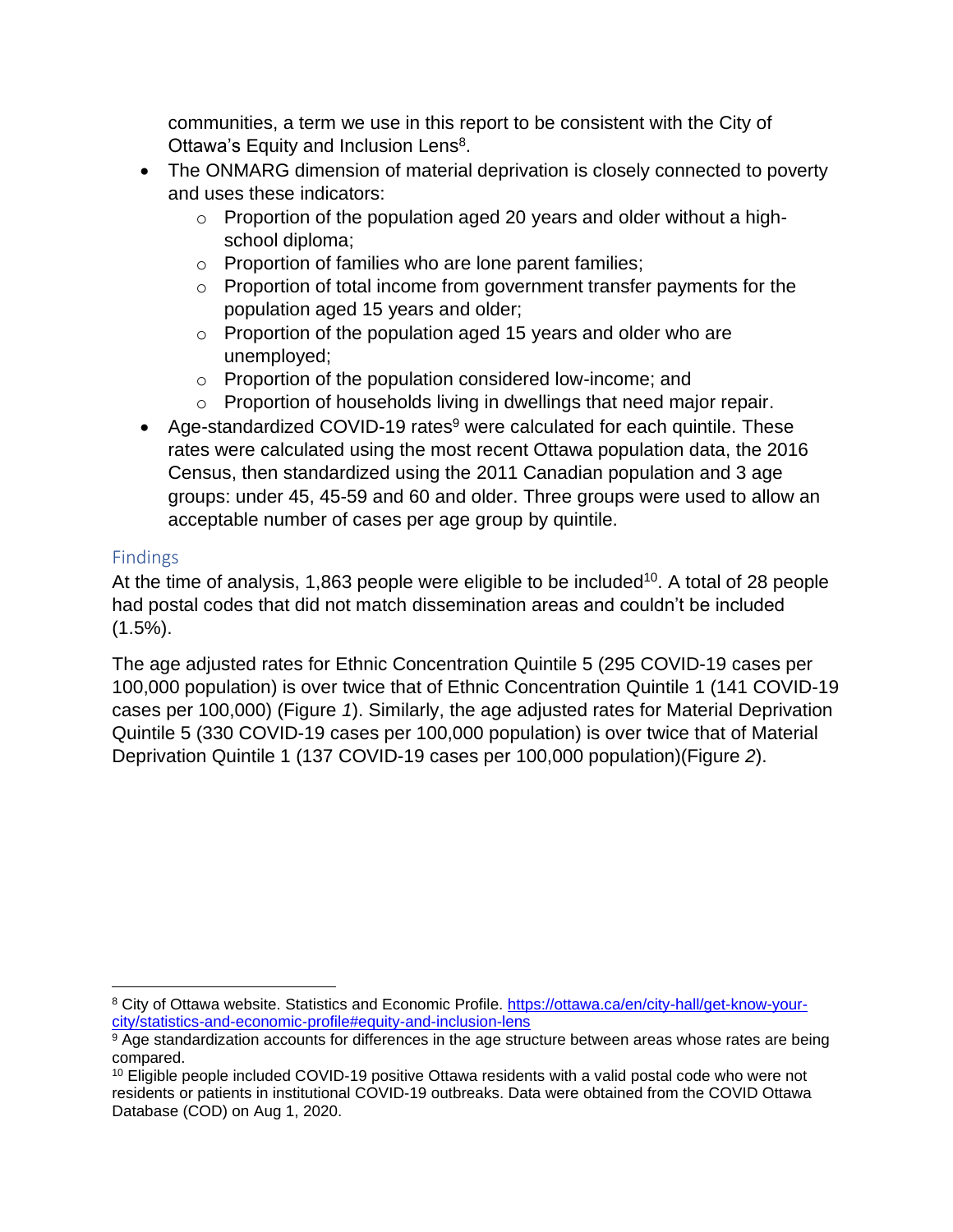<span id="page-2-0"></span>Figure 1: Age adjusted rates\* by quintile of the ONMARG dimension of ethnic concentration and the Ottawa rate of COVID based on the 2016 Census population



\* the 2011 Canadian population was used as the standard population.

[Data tables for Figure 1](#page-4-0)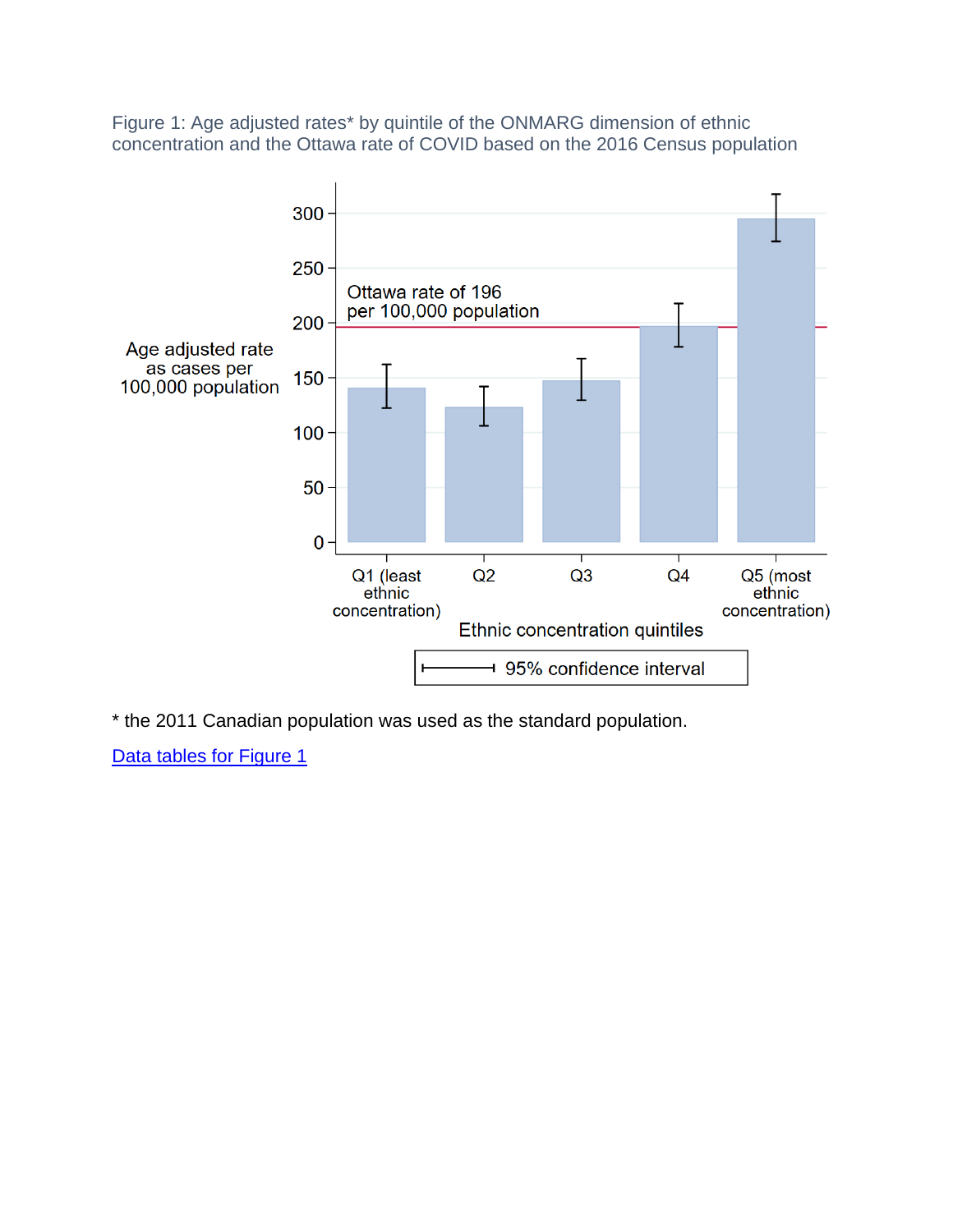<span id="page-3-0"></span>Figure 2: Age adjusted rates\* by quintile of the ONMARG dimension of material deprivation and the Ottawa rate of COVID based on the 2016 Census population



\* the 2011 Canadian population was used as the standard population.

# [Data tables for Figure 2](#page-4-1)

### Limitations

- By grouping dissemination areas to the quintiles, groups don't directly relate to familiar areas like wards or neighbourhoods. Dissemination areas that are similar by ethnic concentration or material deprivation may not be physically close to one another.
- This analysis assigns uses the counts of people with COVID-19 by area to assign an ONMARG dimension. However, a person is not defined by the characteristics of the area where they live. If someone lives in an area with lots of newcomers, it does not mean that they are a newcomer.
- Our analysis can only include those with a positive test for COVID-19, so our analysis includes only those who were tested and have a positive result.
- The rates of COVID-19-related hospitalizations or deaths in Ottawa are not high enough to study the association with ethnic concentration or material deprivation as has been done at the Ontario level<sup>1,2</sup>.